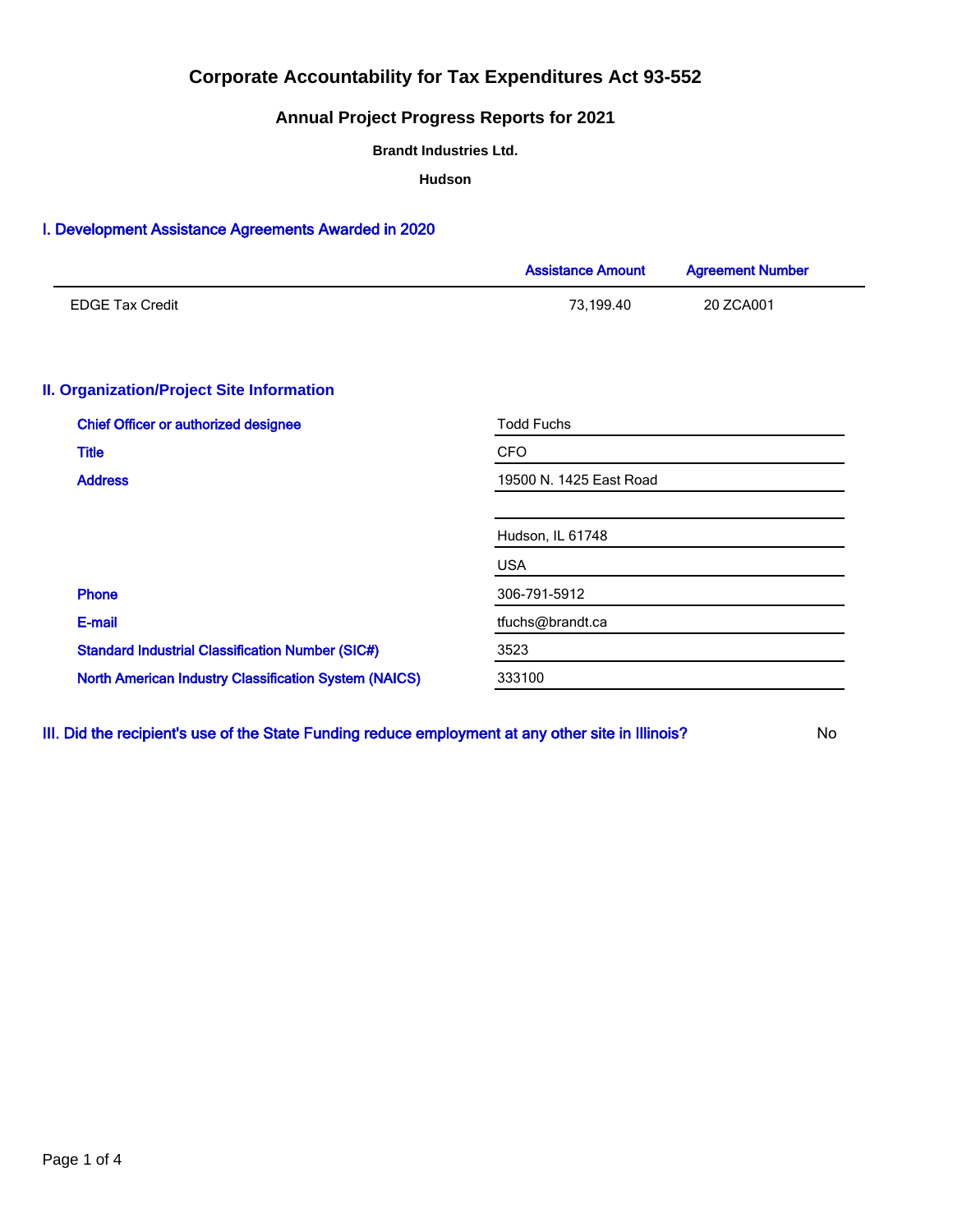## **Annual Project Progress Reports for 2021**

**Brandt Industries Ltd.**

**Hudson**

### **IV. Job Creation and Retention Data**

| <b>Program Type</b>      | <b>EDGE Tax Credit</b> |
|--------------------------|------------------------|
| <b>Agreement Number</b>  | 20 ZCA001              |
| <b>Assistance Amount</b> | 73.199.40              |

| <b>Report Header Definitions</b> |                                          |  |  |  |
|----------------------------------|------------------------------------------|--|--|--|
| Wages                            | Average Annual Salary by Classifications |  |  |  |
| <b>Full-Time</b>                 | l Permanent Full-Time                    |  |  |  |
| +/-                              | Gain or (Loss)                           |  |  |  |

### **Number of Employees At the Time of Application**

| <b>Job Classification</b> | <b>Avg Annual Salary</b> | <b>Positions</b> | <b>Full-Time</b> | <b>Part-Time</b> | <b>Temporary</b> |
|---------------------------|--------------------------|------------------|------------------|------------------|------------------|
| Hourly Manufacturing      | 0.00 l                   |                  |                  |                  |                  |
| Management                | 0.00 l                   |                  |                  |                  |                  |
| <b>Totals:</b>            |                          |                  |                  |                  |                  |

### **Number of Employees As of the Date of the Report (12/31/2021)**

| <b>Job Classification</b> | <b>Avg Annual Salary</b> | <b>Positions</b> | <b>Full-Time</b> | $+/-$ | <b>Part-Time</b> | $+/-$ | Temporary | ÷ŀ |
|---------------------------|--------------------------|------------------|------------------|-------|------------------|-------|-----------|----|
| Hourly Manufacturing      | 47424.00                 | 105              | 93               | 93    |                  | 0     | 12        | 12 |
| Management                | 70782.00                 | 26               | 26               | 26    |                  | 0     |           |    |
| Totals: I                 |                          | 131              | 119              | 119   |                  |       | 12        | 12 |

### **Number of Jobs Stated in the Agreement that would be Created at the Site as a Result of Assistance**

| <b>Job Classification</b> | <b>Avg Annual Salary</b> | <b>Positions</b> | <b>Full-Time</b> | <b>Part-Time</b> | <b>Temporary</b> |
|---------------------------|--------------------------|------------------|------------------|------------------|------------------|
| Hourly Manufacturing      | 47840.00                 | 70               | 70               |                  |                  |
| Management                | 85000.00                 |                  |                  |                  |                  |
| Totals: I                 |                          | 75               |                  |                  |                  |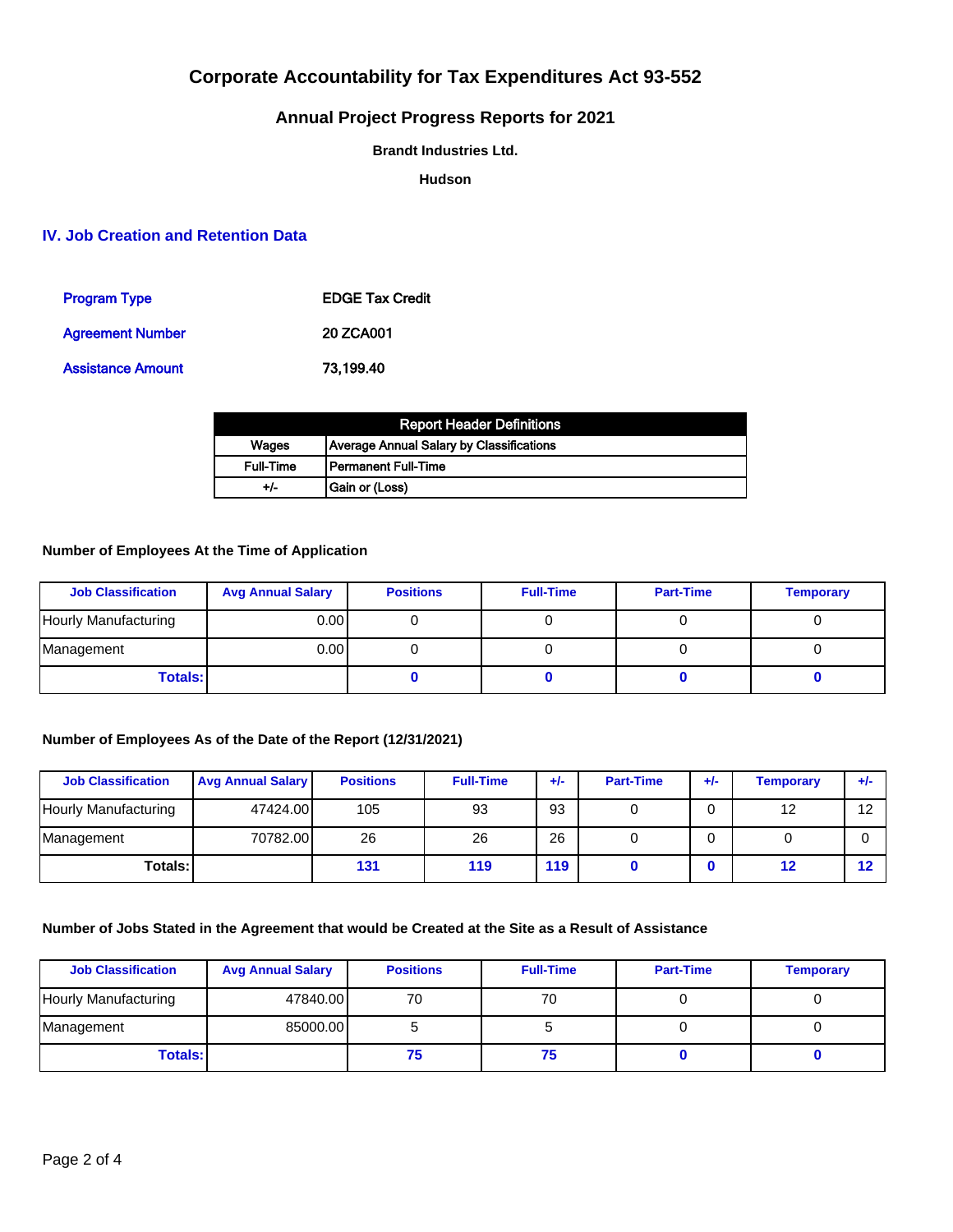### **Annual Project Progress Reports for 2021**

#### **Brandt Industries Ltd.**

#### **Hudson**

#### **Number of Jobs Stated in the Agreement that would be Retained at the Site as a Result of Assistance**

| <b>Job Classification</b> | <b>Avg Annual Salary</b> | <b>Positions</b> | <b>Full-Time</b> | <b>Part-Time</b> | <b>Temporary</b> |
|---------------------------|--------------------------|------------------|------------------|------------------|------------------|
| <b>INONE</b>              | 0.00 l                   |                  |                  |                  |                  |
| Totals: I                 |                          |                  |                  |                  |                  |

#### **Number of Full-Time Permanent Employees Anticipated To Be Hired at this Site on 12/31/2021**

| <b>Job Classification</b> | Anticipated Starting Dates   Number of Positions to be | <b>Hired in this Category</b> | <b>Average Annual Wage per</b><br><b>New Employee</b> | <b>Total New Payroll to be</b><br><b>Created</b> |
|---------------------------|--------------------------------------------------------|-------------------------------|-------------------------------------------------------|--------------------------------------------------|
| Hourly Manufacturing      | 6/1/2022                                               | 69                            | \$46,176,00                                           | \$3,186,144.00                                   |
| Management                | 6/1/2022                                               | 31                            | \$59,752.46                                           | \$1,852,326.26                                   |
| Totals: I                 |                                                        | 100                           |                                                       | \$5,038,470.26                                   |

#### Job Creation Data Explanatory Notes

If the change (gain/loss) in the number of full-time permanent employees as of the date of the report plus the number of full-time permanent employees anticipated to be hired after date of the report does not equal the number of full-time permanent employees stated in the Agreement that would be created at the site as a result of the assistance, then please explain why not:

We have hired more employees than required by the agreement.